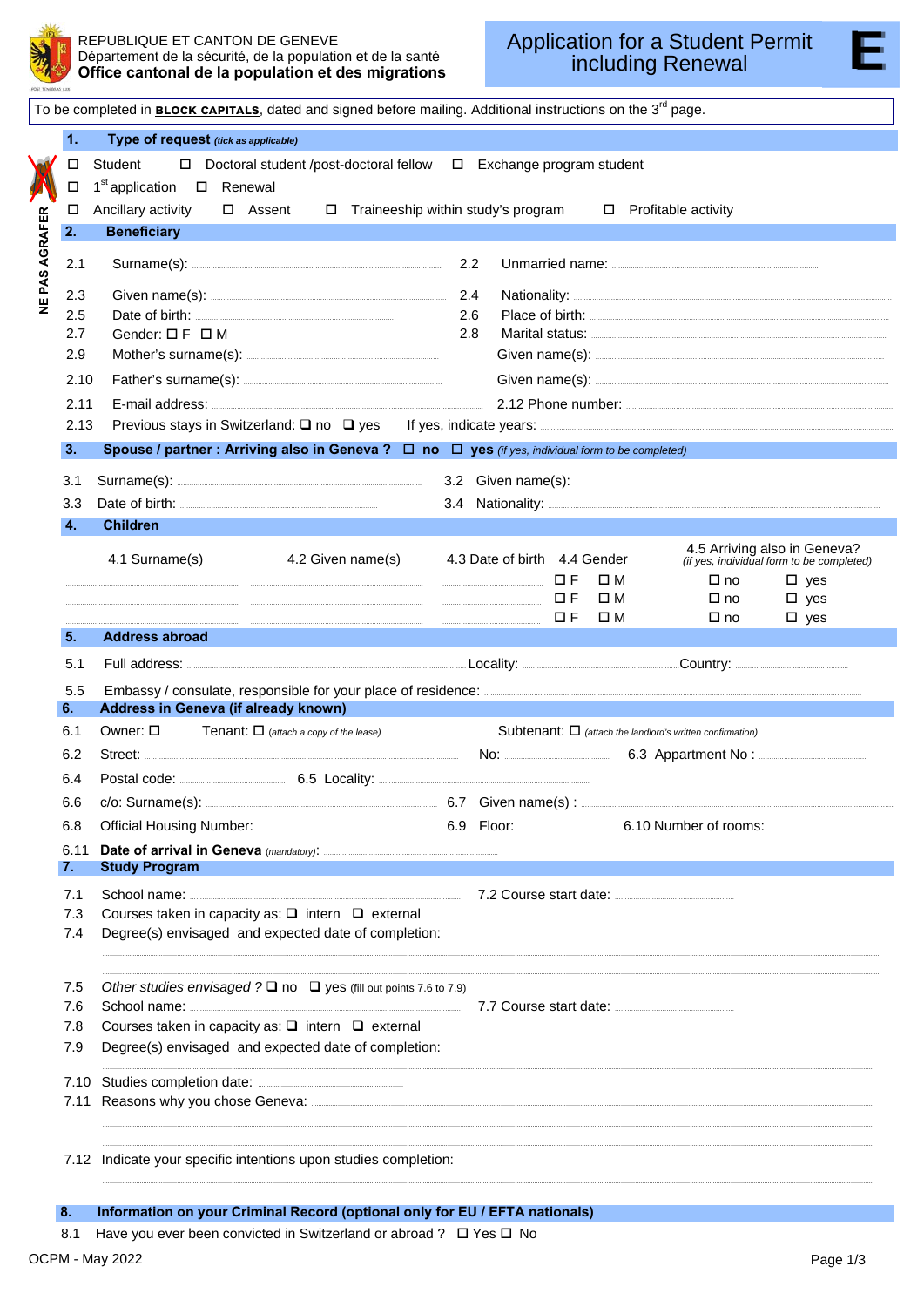

| To be completed in <b>BLOCK CAPITALS</b> , dated and signed before mailing. Additional instructions on the 3 <sup>rd</sup> page. |       |                                                                                                                                                                                                                               |                                                                                                                                                                                                                                     |  |  |
|----------------------------------------------------------------------------------------------------------------------------------|-------|-------------------------------------------------------------------------------------------------------------------------------------------------------------------------------------------------------------------------------|-------------------------------------------------------------------------------------------------------------------------------------------------------------------------------------------------------------------------------------|--|--|
|                                                                                                                                  |       | <b>Beneficiary's Data Reminder</b>                                                                                                                                                                                            |                                                                                                                                                                                                                                     |  |  |
|                                                                                                                                  |       |                                                                                                                                                                                                                               | Given name(s):                                                                                                                                                                                                                      |  |  |
|                                                                                                                                  |       |                                                                                                                                                                                                                               |                                                                                                                                                                                                                                     |  |  |
|                                                                                                                                  | $9$ . | <b>Financial guarantees</b>                                                                                                                                                                                                   |                                                                                                                                                                                                                                     |  |  |
| NE PAS AGRAFER                                                                                                                   | 9.1   | How do you envisage to finance your living expenses?<br>$\square$ My own means                                                                                                                                                |                                                                                                                                                                                                                                     |  |  |
|                                                                                                                                  |       | $\Box$ Support by close relatives (if so, form O to be attached):                                                                                                                                                             |                                                                                                                                                                                                                                     |  |  |
|                                                                                                                                  |       |                                                                                                                                                                                                                               |                                                                                                                                                                                                                                     |  |  |
|                                                                                                                                  |       |                                                                                                                                                                                                                               |                                                                                                                                                                                                                                     |  |  |
|                                                                                                                                  |       | $\Box$ Support by a third party (if so, form O to be attached):<br>Place of residence: New York Place of residence:                                                                                                           |                                                                                                                                                                                                                                     |  |  |
|                                                                                                                                  | 9.2   | How much money will you have to finance your first year of studies?                                                                                                                                                           |                                                                                                                                                                                                                                     |  |  |
|                                                                                                                                  |       |                                                                                                                                                                                                                               |                                                                                                                                                                                                                                     |  |  |
|                                                                                                                                  | 9.3   | How will you receive your financial means? (from hand to hand, mailing, bank transfer, other)                                                                                                                                 |                                                                                                                                                                                                                                     |  |  |
|                                                                                                                                  | 9.4   | How often? (from time to time, monthly, quarterly, other)                                                                                                                                                                     |                                                                                                                                                                                                                                     |  |  |
|                                                                                                                                  | 10.   |                                                                                                                                                                                                                               |                                                                                                                                                                                                                                     |  |  |
|                                                                                                                                  |       | Employer (to be completed in case of a profitable activity / ancillary activity / traineeship)                                                                                                                                |                                                                                                                                                                                                                                     |  |  |
|                                                                                                                                  | 10.1  |                                                                                                                                                                                                                               |                                                                                                                                                                                                                                     |  |  |
|                                                                                                                                  | 10.3  | Street: 2004 No. : 2004 No. : 2006 No. : 2006 No. : 2006 No. : 2006 No. : 2006 No. : 2006 No. : 2006 No. : 2006 No. : 2006 No. : 2006 No. : 2006 No. : 2006 No. : 2006 No. : 2006 No. : 2006 No. : 2006 No. : 2006 No. : 2006 | Postal code: <u>Communication</u> Locality: Locality: Locality: Locality: Locality: Locality: Locality: Locality: Locality: Locality: Locality: Locality: Locality: Locality: Locality: Locality: Locality: Locality: Locality: Loc |  |  |
| 10.5<br>10.6                                                                                                                     |       |                                                                                                                                                                                                                               |                                                                                                                                                                                                                                     |  |  |
|                                                                                                                                  | 10.8  |                                                                                                                                                                                                                               |                                                                                                                                                                                                                                     |  |  |
|                                                                                                                                  | 10.9  |                                                                                                                                                                                                                               |                                                                                                                                                                                                                                     |  |  |
|                                                                                                                                  |       |                                                                                                                                                                                                                               | 10.10 Postal code: Locality: Locality: Locality: Country: Country: Locality: Locality: Locality: Locality: Locality: Locality: Locality: Locality: Locality: Locality: Locality: Locality: Locality: Locality: Locality: Local      |  |  |
|                                                                                                                                  |       |                                                                                                                                                                                                                               | 10.11 E-mail address: 3.12 Phone number: 3.12 Phone number: 3.12 Phone number: 3.12 Phone number: 3.12 Phone number: 3.12 Phone number: 3.12 Phone number: 3.12 Phone number: 3.12 Phone number: 3.12 Phone number: 3.12 Phone      |  |  |
|                                                                                                                                  | 11.   | <b>Information on Profitable Activity</b>                                                                                                                                                                                     |                                                                                                                                                                                                                                     |  |  |
|                                                                                                                                  |       | 11.1 □ Employed<br>$\square$ Independent                                                                                                                                                                                      |                                                                                                                                                                                                                                     |  |  |
|                                                                                                                                  |       |                                                                                                                                                                                                                               |                                                                                                                                                                                                                                     |  |  |
|                                                                                                                                  |       |                                                                                                                                                                                                                               | 11.4 Duration of the profitable activity: $\Box$ Permanent as of: $\Box$ Fixed-term, starting from: $\Box$ to: $\Box$ to:                                                                                                           |  |  |
|                                                                                                                                  |       | 11.5 Business address: <b>www.communityme.communityme.communityme.communityme.communityme.communityme.communityme.com</b>                                                                                                     |                                                                                                                                                                                                                                     |  |  |
|                                                                                                                                  |       |                                                                                                                                                                                                                               |                                                                                                                                                                                                                                     |  |  |
|                                                                                                                                  |       |                                                                                                                                                                                                                               |                                                                                                                                                                                                                                     |  |  |

| $\sim$<br>. iacc.<br>Emplover's stamp and signature<br>(in case of a profitable activity) | Sidnatur<br>(Beneficiary or proxy) |
|-------------------------------------------------------------------------------------------|------------------------------------|
|-------------------------------------------------------------------------------------------|------------------------------------|

*\* By signing this form, applicants allow the Authority to directly contact the school to inquire on their study progress or status.* 

|            | Space only for use of the Administration                                                                       |
|------------|----------------------------------------------------------------------------------------------------------------|
| Attendant: |                                                                                                                |
|            | Notes: www.communication.com/www.com/www.com/www.com/www.com/www.com/www.com/www.com/www.com/www.com/www.com/w |